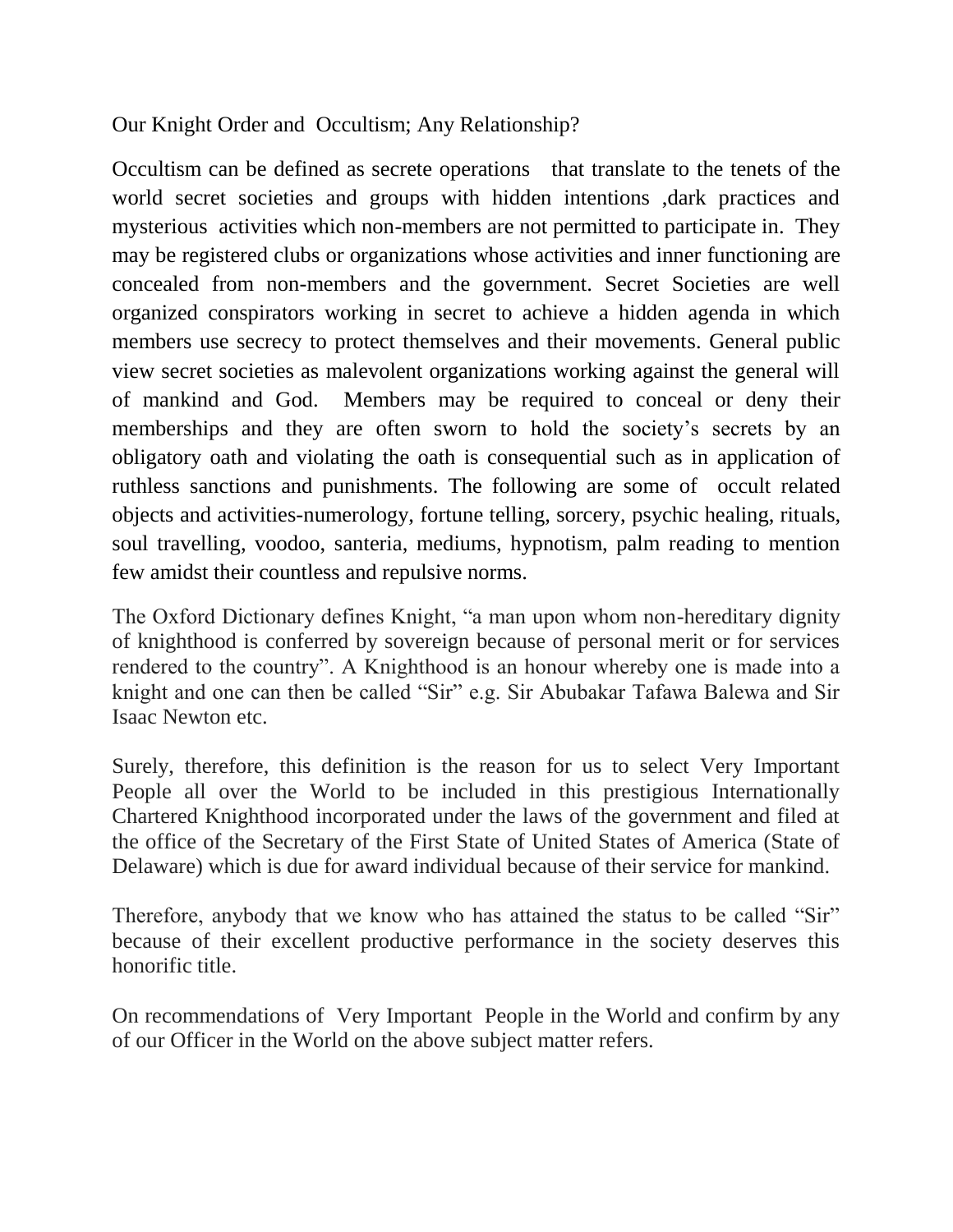The Chartered World Order of the Knights of Justice of Peace Inc. is an international, non-political, non-denominational and independent, non-profit and Non-Governmental Organization (NGO) according to the European Convention on the Recognition of the legal Personality of International Non-Governmental Organization. It is internationally chartered incorporated under the Laws of 1776 of the United States of America and filed at the Office of the Secretary of the State with File Number 5704648.

For the mission of promoting Justice, Freedom, Unity, Love and Peace by awarding qualified individual various knighthood according to their level of contribution to the society. Traditionally, it has been organized as a Chivalric Order. The Order shall proliferate as a non-profit society. Admission shall be possible for any person of good standing no matter their social or political affiliation.

# **Our Philosophy**

# **MISSION:**

To try to maintain an international reputation for highest quality of justice, freedom, unity, love, financial aid and moral excellence for promotion of the social, cultural and economic well-being of mankind.

# **VISION:**

To create a Centre of mortal excellence defined by well-articulated international programme that will produce creative and innovative mind.

The Chartered World Order of Knights of Justice of Peace was chartered in the State of Delaware, United States of America to preserve the peace in unruly areas. They were responsible to the people for ensuring that the law was upheld, and preserved the "People"s Peace", and were known as Keepers of the Peace or Justices of Peace

The Chartered World Order of Knights of Justice of Peace is a registered Non Government Organization (NGO), The organization was established by highly respected members of the public's who play an important role in modern and revolving society.

Our Aim and Vision is to uphold Peace through just means and Justice through peaceful means as well as to co-operate with other societies worldwide with the same interest of preserving justice and peace.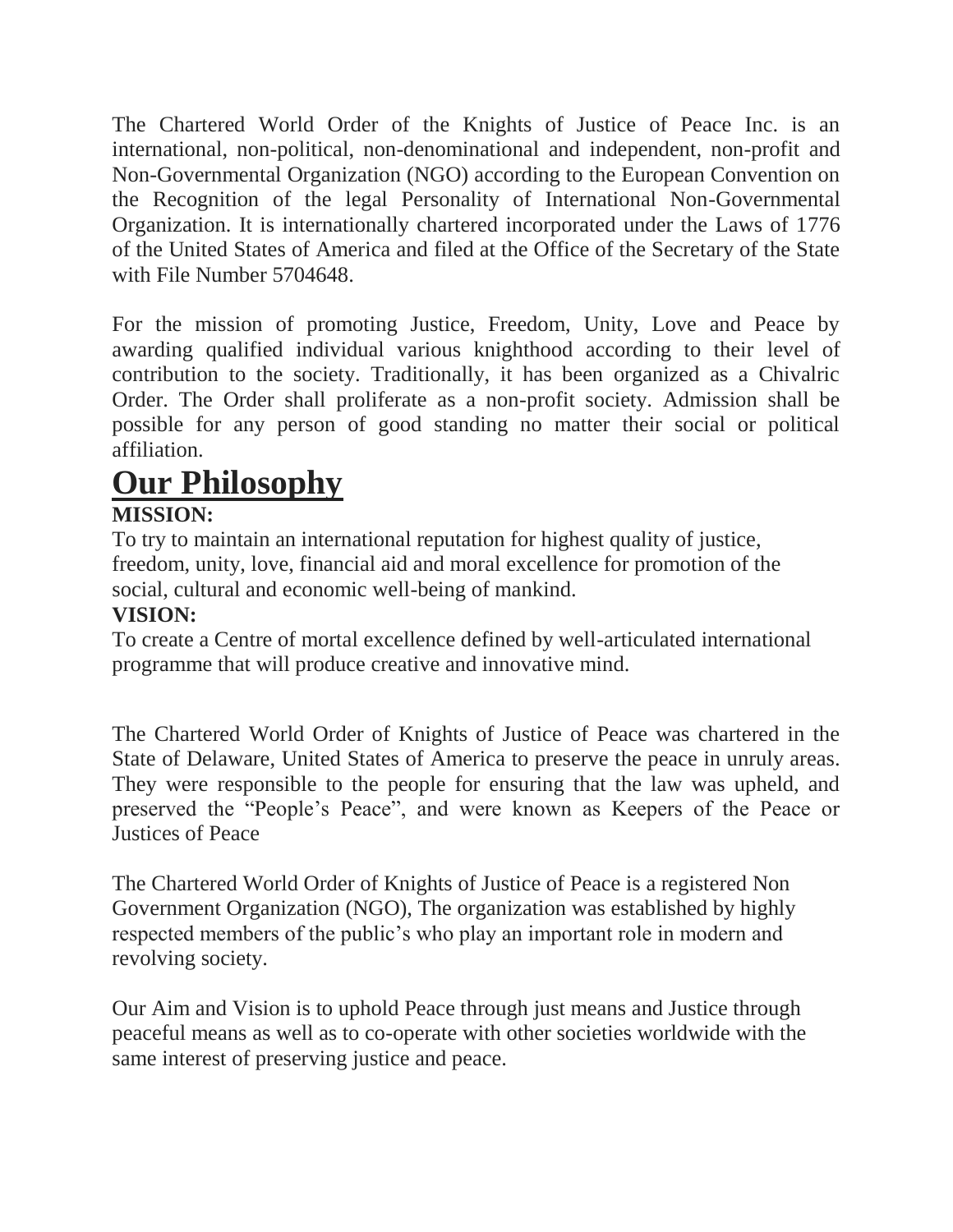The Chartered World Order of Knights of Justice of Peace has always contributed to the preservation of Justice and Peace throughout the World by promoting and educating civilians on the subjects such as Science, Culture, Humanitarian, Philanthropy, Culture, Social and Communication without distinction of Race, Culture, Sex, Nationality, Language, and Religion to create a Safer and Better World.

### Why Knights

"This is The International World Great Prestigious Awards on the Most Eminent People of World on their course in pursuit of the Justice and Peace in the World on their numerous specialty of Achievements as an Honor that would be given them the Title: The Chartered World Knight of Justice of the Peace "(Sir) and (Dame) for the Female added to their respective names Assembled by The Chartered World Order of the Knights of Justice of Peace Inc, Headquarters Located in America, Africa, Asia, Europe and Oceania"

### Aims and Objective

(1.) To serve as a liaison body between the Government or similar Associations in other States and members of the public; as well as to organize International Justice Day and International Peace Day as a major event held annually to create awareness among public on the importance of Peace and Justice and at the same time, gather more support for the common cause.

(2.) To honour those who have devoted themselves in pursuit of peace and justice, locally and internationally. Wherein those who have been honoured, would be given the title "The Knight Justice of the Peace" added to their respective name.

It is pertinent to note that medieval knighthood which was dated back to the  $11<sup>th</sup>$ century has evolved over centuries . As aforementioned, knighthood in the contemporary age is honorary - the first Nigerian to be knighted for instance was Kitoye Ajasa originally called Edmund Macaulay (August 10th 1866-1937). Being a confidant of Lord Lugard and a seasoned Nigerian lawyer during colonial rule, he was knighted in the 1928 birthday honors. Birthday honors in 1928 were appointments by king George V to various orders and honor classes (knights, Knight Grand Cross etc) to reward and highlight good works by citizens of the British Empire; Nigeria inclusive. The proceedings of the knight orders were purely ceremonial with decorations using medals, ribbon and badges, civilian stars and insignia in similitude to our own order. Unlike in the early centuries when orders were formed for a specific cause as in The Jesuits which were military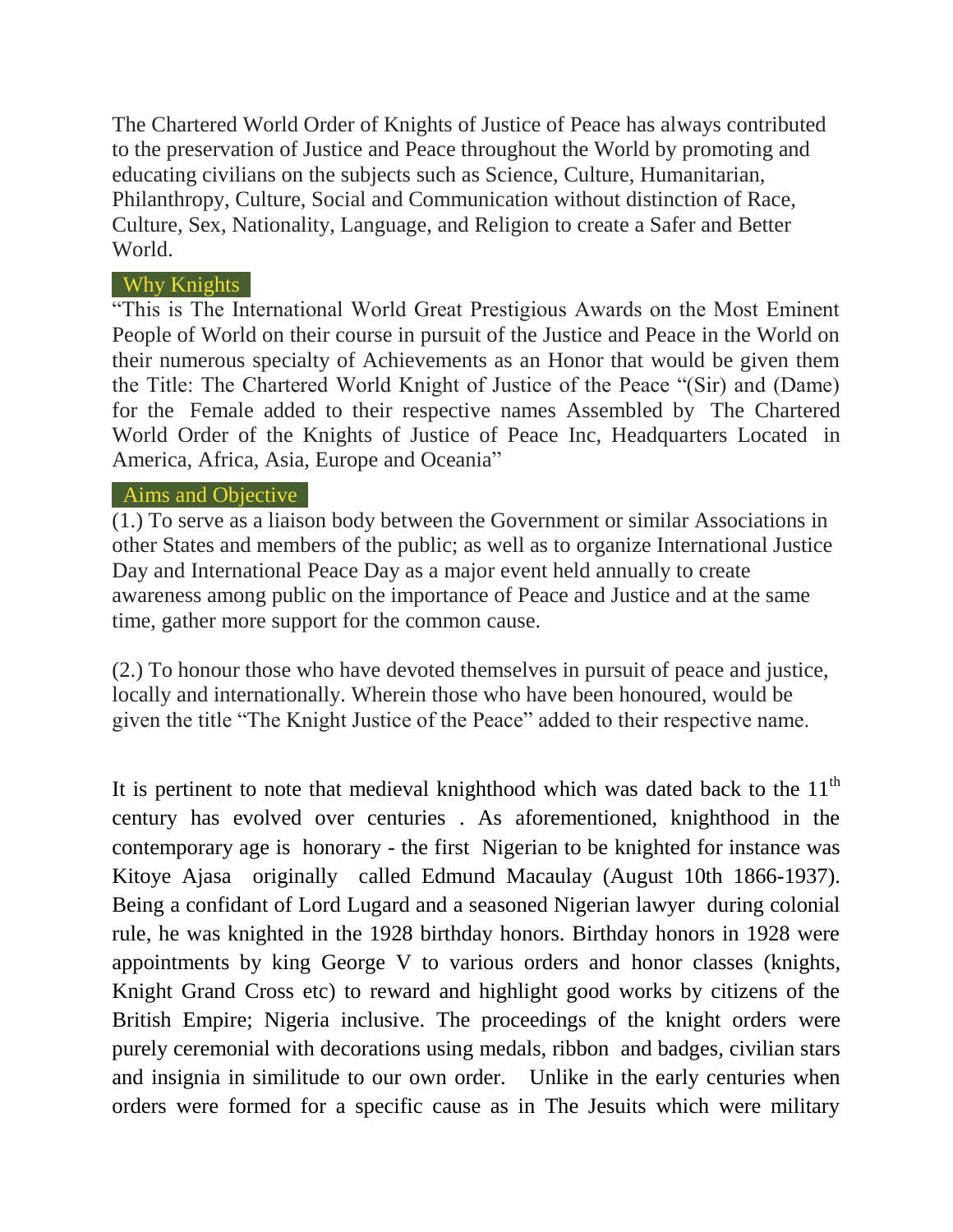religious order of the Roman Catholic with diverse evolutions. Some of the evolutions are Knights of Templar; a secret body saddled with the responsibility of securing Holy Land"s pilgrims. Also, worthy of notes are Knights of Columbus, knights of Malta etc. and Illuminati. Each of this has sworn secret oaths related to the oath of the Jesuits and their allegiances were consummated via initiation, rituals, vows and other means.

The Chartered World Order of the Knights of Justice of Peace Inc. is purely to recognize world heroes and heroines that have proffered one or two solutions to the problem they met on earth and have worked assiduously to leave this world in a better form. To be succinct , the following have been blacklisted by us; The freemasonry, illuminati, Krypteia, the Fenians, the black hand, the templar, the majestic 12, the great white brotherhood, Gareth knight, ordo temple orients and any group whose stance is against Almighty God that formed the world and whose dedication is to the Devil; the apostle of lies. Satan has been a grand deceiver from Eden, his call is to lure people to hell by deception and make this world a waste at long last. We are not unconscious of the conspiracy theories of the globalists (Illuminati) that have embarked on interplanetary missions with their money to end this world abruptly. Some have built bunkers for hiding while fomenting the  $3<sup>rd</sup>$ world war. But then, we are on the side of the Creator who will not allow His works to be marred. Our activities and theirs are very antithetical because we operate in the broad daylight to honor those who oppose satanic mission of making this world a mess and to recognize good acts of peace.

We can say that our knight order and occultism are two parallel lines that can never meet since we don't operate in darkness, no secrecy of any form, no oath to swear and no ritual to perform. Besides, we have never been in accord with any secret group and we will never. Some of the honors conferred by us have been in the order of Jesus Christ and in Islamic order. These are the only two religions that project our theological beliefs and faiths in the divinity. Any other means is bogus, heretical and pejorative.

An honorary PhD Is awarded to well meaning citizens not because of having been "drilled" in a particular field of study but because of the recipient meritorious service in any facet of life. In the same vein, our "Sirs" and "Dame" are reserved to people that have not been "drilled" as medieval knights per say but those that have